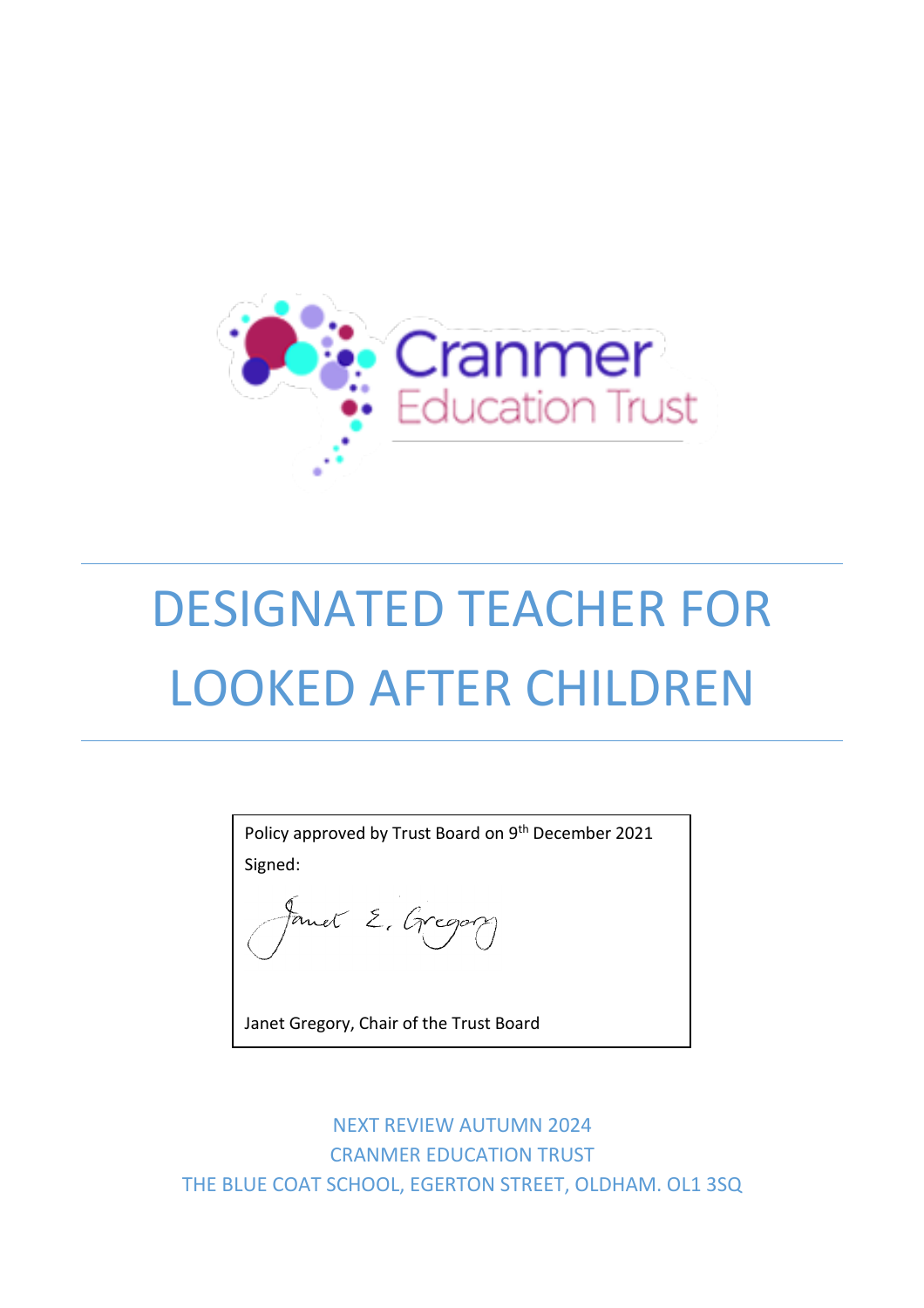# 1.0Aims

### 1.1 The Trust ensures that:

- 1.1.1 The designated teacher within each school promotes the educational achievement of looked after, previously looked after and internationally adopted previously looked after children and supports other staff members to do the same
- 1.1.2 Staff, parents, carers and guardians are aware of the identity of the designated teacher, how to contact them and what they are responsible for.

# 2.0 Legislation and statutory guidance

- 2.1 This policy is based on the Department for Education's statutory guidance on the designated [teacher for looked-after and previously looked-after children.](https://www.gov.uk/government/publications/designated-teacher-for-looked-after-children)
- 2.2 It also takes into account [section 20](http://www.legislation.gov.uk/ukpga/2008/23/section/20) and [section 20A](http://www.legislation.gov.uk/ukpga/2008/23/section/20A) of the Children and Young Persons Act 2008.

# 3.0Definitions

- 3.1 **Looked after children** are registered pupils that are:
- 3.1.1 In the care of a local authority, or
- 3.1.2 Provided with accommodation by a local authority in the exercise of its social service functions for a continuous period of more than 24 hours
- 3.2 **Previously looked after children or internationally adopted previously looked after children** are registered pupils that:
- 3.2.1 Have been looked after by a local authority but ceased to be as a result of any of the following:
- 3.2.1.1 Child arrangements order, which includes arrangements relating to who the child lives with and when they are to live with them
- 3.2.1.2 Special guardianship order
- 3.2.1.3 Adoption order
- 3.2.1.4 Appear to the governing board to have been in state care in a place outside of England and Wales because they would not have otherwise been cared for adequately, and ceased to be in state care as a result of being adopted
- 3.3 **Personal education plan (PEP)** is part of a looked after child's care plan that is developed with the school. It forms a record of what needs to happen and who will make it happen to ensure the child reaches their full potential.
- 3.4 **Virtual school head (VSH)** is a local authority officer responsible for promoting the educational achievement of their authority's looked after children, working across schools to monitor and support these pupils as if they were in a single school. The VSH is also responsible for providing information and advice to schools, parents and guardians in respect of previously looked after children.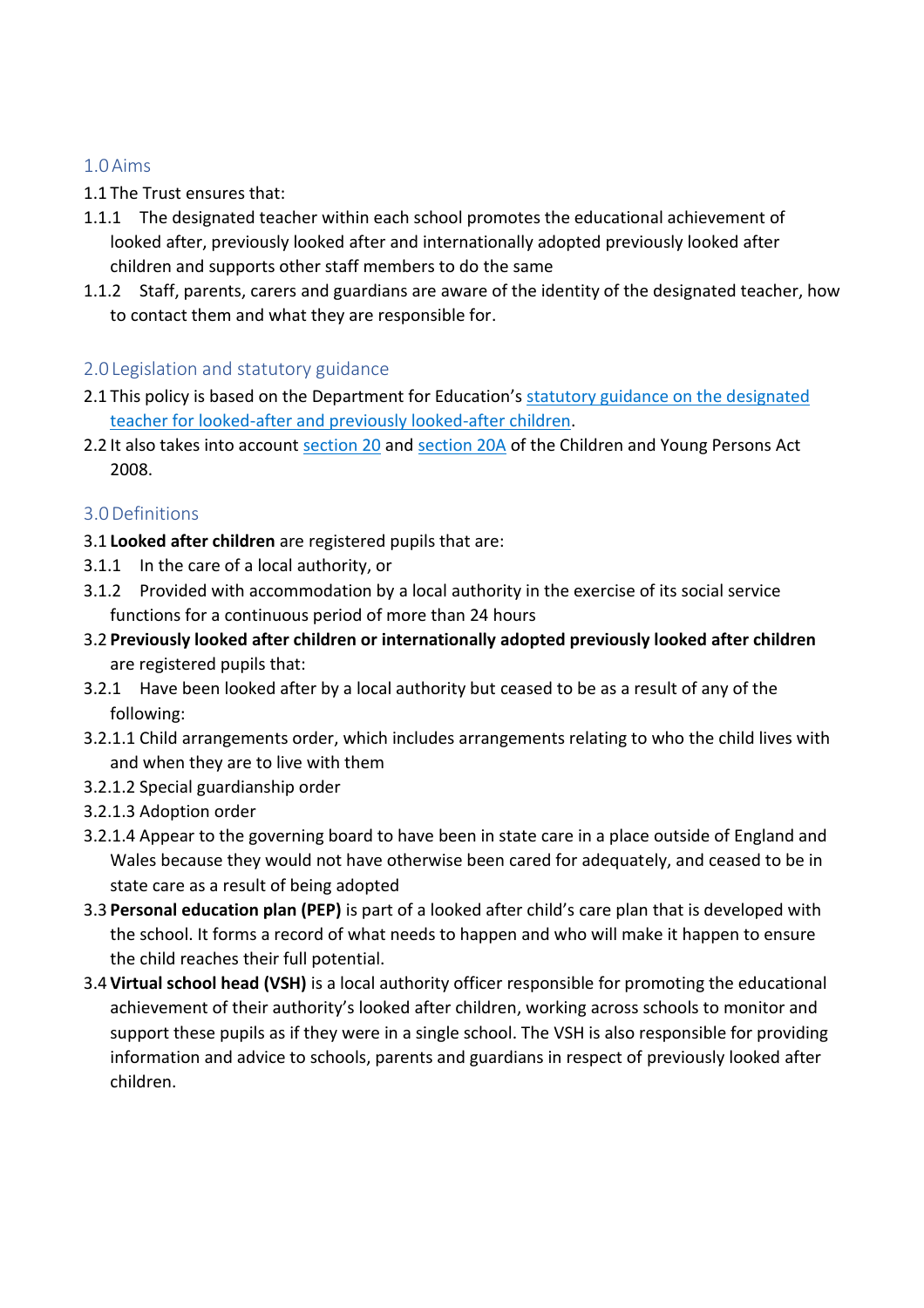# 4.0 . Designated Teacher and Mentor details

4.1 The designated teachers for looked after children at Cranmer Education Trust schools are:

| School                | Teacher     | <b>LAC Mentor</b> | <b>Contact Details</b> | Responsible   |
|-----------------------|-------------|-------------------|------------------------|---------------|
|                       |             |                   |                        | Governor      |
| Mayfield Primary      |             |                   |                        | Tracy         |
| School                |             |                   |                        | Graham        |
| St George's           |             |                   |                        | Michelle      |
| <b>Primary School</b> |             |                   |                        | Fitton        |
| St Anne's Church      | Miss R Box  | Miss D Becconsall |                        | lan Rimmer    |
| of England            |             |                   |                        |               |
| Academy               |             |                   |                        |               |
| The Blue Coat         | Mr K Bourne | Miss R Ahmed      | secretary@blue-        | Alicia Harris |
| School                |             |                   | coat.or                |               |

- 4.2 The designated teacher acts as lead point of contact and takes lead responsibility for promoting the educational achievement of looked after and previously looked after children at the school.
- 4.3 The looked after children mentor:
- 4.3.1 Meets regularly with the school's looked after children, reporting on their progress and wellbeing to the designated teacher and carers
- 4.3.2 Completes PEP documentation, attends PEP meetings and ensures identified actions are implemented and monitored
- 4.3.3 Liaises with teachers and tutors to coordinate the targeted offer for looked after children

### 5.0Role of the designated teacher

#### 5.1 Leadership responsibilities

- 5.1.1 Act as a central point of initial contact for any matters involving looked after children
- 5.1.2 Promote the educational achievement of every looked after and previously looked after child on roll by:
- 5.1.3 Working with the VSH
- 5.1.4 Promoting a whole school culture where the needs of looked after children are communicated and prioritised
- 5.1.5 Take lead responsibility for ensuring school staff understand:
- 5.1.6 The things which can affect how looked after and previously looked after children learn and achieve
- 5.1.7 How the whole school supports educational achievement
- 5.1.8 Contribute to the development and review of whole school policies to ensure they consider the needs of looked after and previously looked after children and support colleagues with practical advice and guidance
- 5.1.9 Promote a culture in which looked after and previously looked after children are encouraged and supported to engage with their education and other school activities
- 5.1.10 Build good home-school links, supporting progress and encouraging high aspirations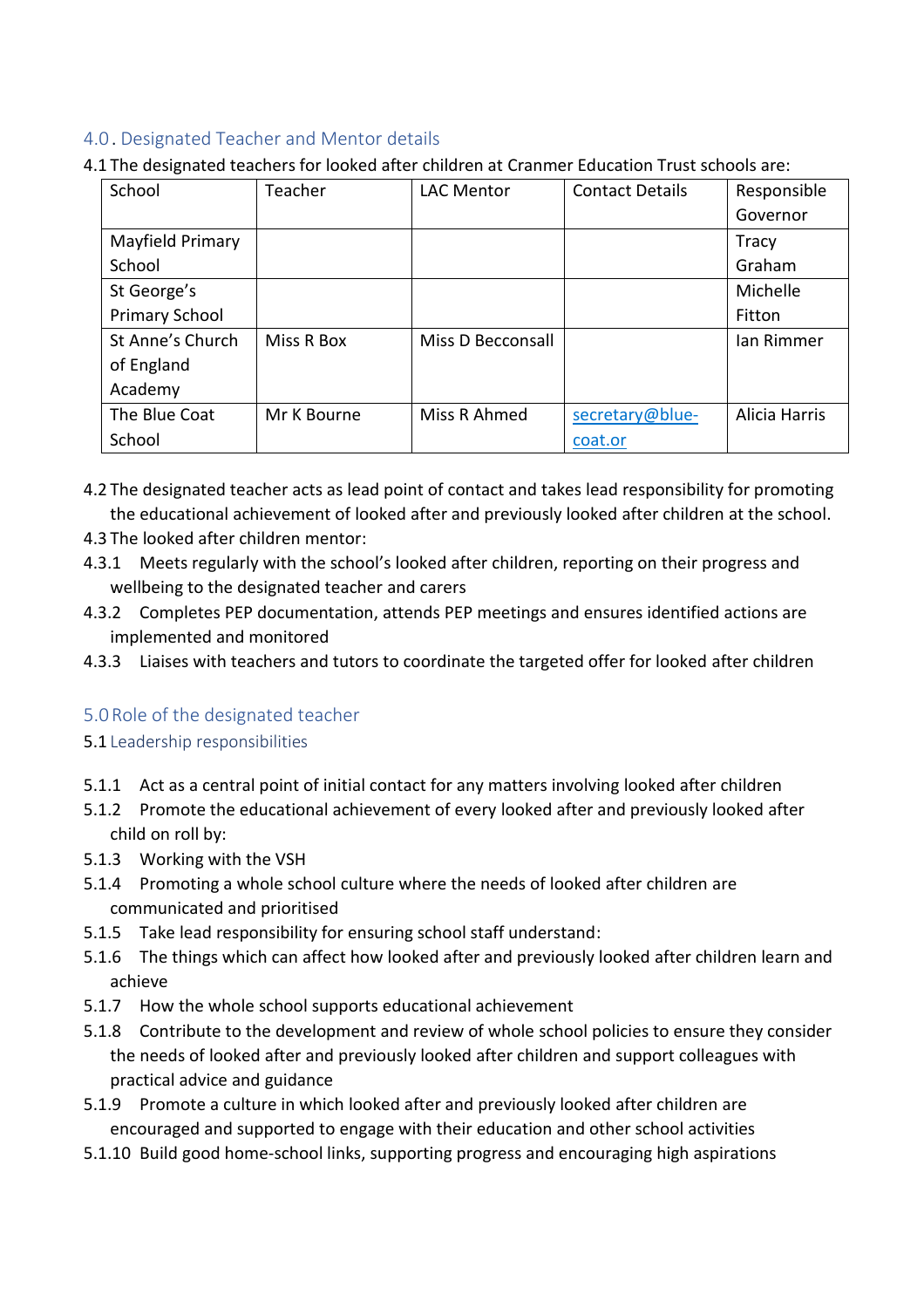- 5.1.11 Have lead responsibility for the development and implementation of looked after children's PEPs
- 5.1.12 Work with the school's designated safeguarding lead to ensure that any safeguarding concerns are quickly and effectively addressed
- 5.1.13 Involve parents and guardians of previously looked after children in decisions affecting their child's education

#### 5.2 Supporting looked after children

- 5.2.1 Ensure PEPs meet the pupil's needs and have responsibility for leading, implementing and monitoring target setting and documenting progress
- 5.2.2 If a looked after child is not on track to meet their targets, be instrumental in agreeing and documenting revised plans
- 5.2.3 During the development and review of PEPs, help the school and relevant local authority decide what arrangements work best
- 5.2.4 Ensure that a looked after child's PEP is up to date before the statutory review of their care plan, ensuring that progress is recorded and that the need for any additional resource is highlighted
- 5.2.5 Ensure that the updated PEP is shared with the relevant agencies in a timely manner
- 5.2.6 Ensure that transfer a looked after child's accurate and up to date PEP to their next school or college
- 5.3 Supporting both looked after children and previously looked after children
- 5.3.1 Ensure the specific needs of looked after and previously looked after children are understood by staff and reflected in how the school uses pupil premium funding
- 5.3.2 Work with the VSH to agree how pupil premium funding for looked after children can most effectively be used to improve attainment
- 5.3.3 Help raise awareness of parents / guardians of previously looked after children about pupil premium and other funding and encourage active involvement in deciding how this is used to support their child
- 5.3.4 Ensure teachers have awareness and understanding of the specific needs of looked after and previously looked after children, considering attendance, homework, behaviour and career planning
- 5.3.5 Be aware of and communicate the special educational needs of looked after and previously looked after children, ensuring the **SEND** code of practice, is followed
- 5.3.6 Ensure PEPs work in harmony with any education, health and care (EHC) plans in place
- 5.3.7 Ensure that there are the skills to identify signs of potential SEND issues and access further assessment and support where necessary
- 5.3.8 Ensure that staff can identify signs of potential mental health issues in looked after and previously looked after children and understand where the school can draw on specialist services
- 5.3.9 Put in place robust arrangements to have strengths and difficulties questionnaires (SDQs) completed for looked after children, and use the results of these SDQs to inform PEPs